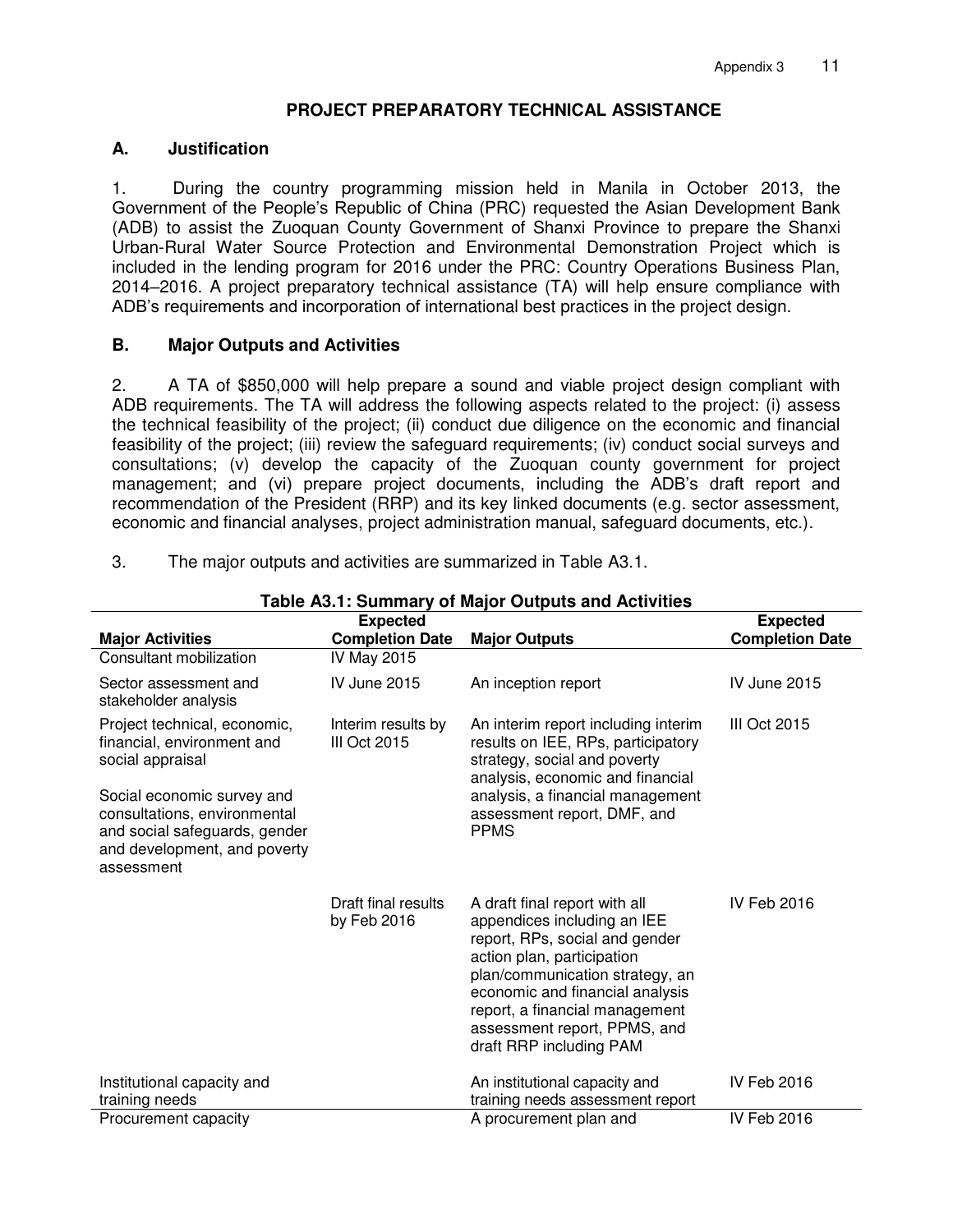|                         | <b>Expected</b>        |                                                                                                                                                                                                                              |                        |
|-------------------------|------------------------|------------------------------------------------------------------------------------------------------------------------------------------------------------------------------------------------------------------------------|------------------------|
| <b>Major Activities</b> | <b>Completion Date</b> | <b>Major Outputs</b>                                                                                                                                                                                                         | <b>Completion Date</b> |
| assessment              |                        | procurement capacity assessment<br>report, project procurement risk<br>assessment, master bidding<br>documents, and training events in<br>procurement and consulting<br>services procedures under ADB<br>financed operations |                        |

ADB = Asian Development Bank, DMF = design and monitoring framework, IEE = Initial Environmental Examination, PAM = project administration manual, PPMS = project performance management system, PPTA = project preparatory technical assistance, RPs = resettlement plans, RRP = report and recommendation of the President. Source: Asian Development Bank

### **C. Cost Estimate and Proposed Financing Arrangement**

4. The TA is estimated to cost \$1,000,000 equivalent, of which ADB will finance \$850,000 on a grant basis from ADB's Technical Assistance Special Fund (TASF-other sources). The Zuoquan county government will provide counterpart support in the form of counterpart staff remuneration and transport, logistics support in arranging workshops and field visits, fully functional office space for consultants with water and utility supply, a telephone line and access to internet, and other in-kind contributions. The detailed cost estimate is presented in Table A3.2.

|                                                                                 | <b>Item</b>                                                                                                                                                                  |                                                                               | <b>Total Cost</b> |  |  |  |
|---------------------------------------------------------------------------------|------------------------------------------------------------------------------------------------------------------------------------------------------------------------------|-------------------------------------------------------------------------------|-------------------|--|--|--|
|                                                                                 | Asian Development Bank <sup>a</sup>                                                                                                                                          |                                                                               |                   |  |  |  |
|                                                                                 | 1.                                                                                                                                                                           | Consultants                                                                   |                   |  |  |  |
|                                                                                 |                                                                                                                                                                              | Remuneration and per diem<br>a.                                               |                   |  |  |  |
|                                                                                 |                                                                                                                                                                              | International consultants (13.5 person-months)                                | 325.0             |  |  |  |
|                                                                                 |                                                                                                                                                                              | ii.<br>National consultants (45.5 person-months)                              | 260.0             |  |  |  |
|                                                                                 |                                                                                                                                                                              | International and local travel<br>b.                                          | 65.0              |  |  |  |
|                                                                                 |                                                                                                                                                                              |                                                                               |                   |  |  |  |
|                                                                                 |                                                                                                                                                                              | Reports and communications<br>C.                                              | 20.0              |  |  |  |
|                                                                                 | 2.                                                                                                                                                                           | Equipment <sup>b</sup>                                                        | 25.0              |  |  |  |
|                                                                                 |                                                                                                                                                                              | 3.<br>Workshops, training, seminars, and conferences <sup>c</sup>             |                   |  |  |  |
|                                                                                 |                                                                                                                                                                              | Workshops<br>a.                                                               | 25.0              |  |  |  |
|                                                                                 |                                                                                                                                                                              | b.<br>Training program                                                        | 20.0              |  |  |  |
|                                                                                 | 4.                                                                                                                                                                           | Surveys                                                                       | 35.0              |  |  |  |
|                                                                                 | 5.                                                                                                                                                                           | Miscellaneous administration and support costs <sup>d</sup>                   | 15.0              |  |  |  |
|                                                                                 | 6.                                                                                                                                                                           | Contract negotiations                                                         | 6.0               |  |  |  |
|                                                                                 | 6.                                                                                                                                                                           | Contingencies                                                                 | 54.0              |  |  |  |
|                                                                                 |                                                                                                                                                                              |                                                                               |                   |  |  |  |
|                                                                                 |                                                                                                                                                                              | <b>Total</b>                                                                  | 850.0             |  |  |  |
| b                                                                               | Financed by the Asian Development Bank's Technical Assistance Special Fund (TASF-other sources)<br>Equipment will be handed over to the executing agency upon TA completion. |                                                                               |                   |  |  |  |
|                                                                                 | Type                                                                                                                                                                         | Quantity                                                                      | Cost              |  |  |  |
|                                                                                 | 5<br>Office computers with wireless broadband internet access                                                                                                                |                                                                               | \$15,000          |  |  |  |
|                                                                                 |                                                                                                                                                                              | Printer (1), photocopy machine (1), digital camera (1), and other             | \$10,000          |  |  |  |
|                                                                                 | items (scanner, etc.)                                                                                                                                                        | Workshops, training, seminars, and conferences                                |                   |  |  |  |
|                                                                                 | Purpose                                                                                                                                                                      | Venue                                                                         |                   |  |  |  |
|                                                                                 |                                                                                                                                                                              | Zuoquan County, Shanxi<br>Stakeholder and resettlement consultation workshops |                   |  |  |  |
|                                                                                 |                                                                                                                                                                              | Inception, interim, and final workshops<br>Zuoquan County, Shanxi             |                   |  |  |  |
|                                                                                 | Training on social and environmental safeguards, procurement and                                                                                                             |                                                                               |                   |  |  |  |
| financial management<br><sup>d</sup> Includes document translation and printing |                                                                                                                                                                              |                                                                               |                   |  |  |  |
|                                                                                 |                                                                                                                                                                              | $\cdot$ $\sim$                                                                |                   |  |  |  |

**Table A3.2: Cost Estimates and Financing Plan** (\$'000)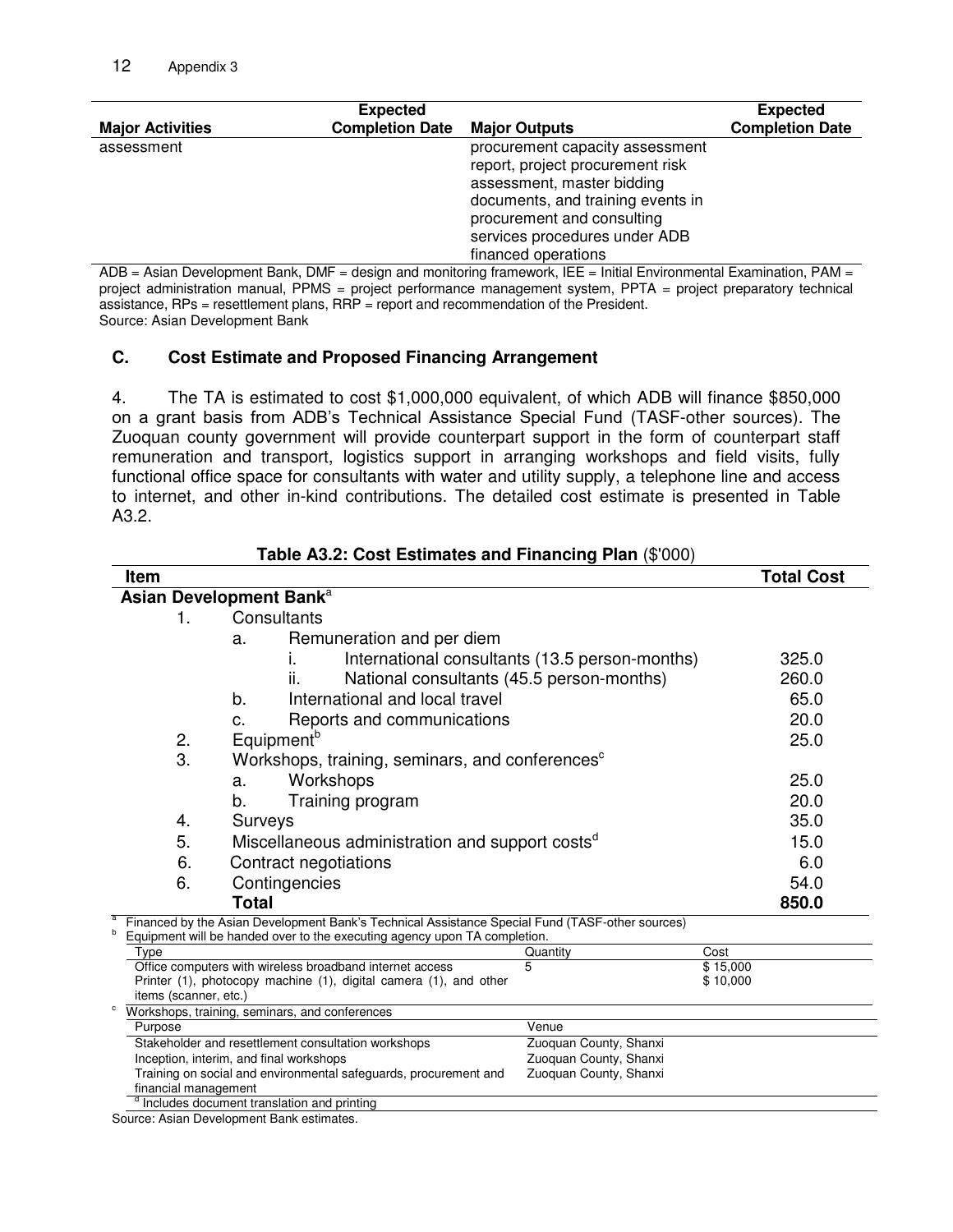# **D. Consulting Services**

5. An international consulting firm will be engaged following ADB's Guidelines on the Use of Consultants (2013, as amended from time to time). A total of 13.5 person-months (pm) of international and 45.5 pm of national consulting services will be required. The consulting firm will be selected by (i) inviting simplified technical proposals and (ii) using the quality- and costbased selection method, with a quality–cost ratio of 90:10. To reduce administrative burden and improve economy and efficiency and value for money, all consulting services under the TA would be engaged on output-based (lump-sum) contracts. The terms of reference for the PPTA consultants are described below. The TA team, among other tasks, needs to adequately address the following aspects relating to the ensuing loan project: (i) detailed loan executing agency /implementing agency capacity assessment, and suggested remedial action plan to build executing agency and implementing agency capacity to minimize procurement and financial management risks; (ii) proposed or indicative loan related procurement plan with suggested level of priority or, if applicable, post review based on executing agency and implementing agency capacity assessment; and (iii) indicative implementation schedule with proposed sequencing of consultant recruitment and procurement bidding and awarding. Table A3.3 provides details of the required expertise.

| <b>Table A3.3: Summary of Consulting Services Requirement</b>          |      |                                                          |           |  |  |  |
|------------------------------------------------------------------------|------|----------------------------------------------------------|-----------|--|--|--|
| <b>International Positions</b>                                         | Pm   | <b>National Positions</b>                                | <b>Pm</b> |  |  |  |
| Environment and water resources management<br>specialist (team leader) | 7.0  | Flood risk management specialist (deputy<br>team leader) | 6.0       |  |  |  |
| Environment specialist                                                 | 2.0  | Environment specialist                                   | 4.0       |  |  |  |
| Economic and financial specialist                                      | 2.5  | Municipal engineer                                       | 5.0       |  |  |  |
| Land use planning specialist                                           | 1.0  | <b>Transport specialist</b>                              | 5.0       |  |  |  |
| Environmental and resource economist                                   | 1.0  | Ecological specialist                                    | 3.0       |  |  |  |
|                                                                        |      | Resettlement specialist                                  | 4.0       |  |  |  |
|                                                                        |      | Financial specialist                                     | 4.0       |  |  |  |
|                                                                        |      | Social development specialist                            | 3.0       |  |  |  |
|                                                                        |      | Procurement specialist                                   | 1.5       |  |  |  |
|                                                                        |      | Institutional specialist                                 | 1.0       |  |  |  |
|                                                                        |      | Eco-compensation specialist                              | 3.0       |  |  |  |
|                                                                        |      | Land use planning specialist                             | 3.0       |  |  |  |
|                                                                        |      | Climate change specialist                                | 1.0       |  |  |  |
|                                                                        |      | Dam safety specialist                                    | 2.0       |  |  |  |
| Total                                                                  | 13.5 | Total                                                    | 45.5      |  |  |  |

Source: Asian Development Bank estimates.

6. The outline terms of reference for the project preparatory TA consultants are described below.

7. **Environment and water resources management specialist and team leader** (international, 7 pm). The specialist will have a master's degree or equivalent qualification in water resources management and at least 7 years of experience in formulating donor funding investment projects in water resources management. The specialist will have overall responsibility for effective and timely implementation of the PPTA and quality of all outputs, and coordinating and consolidating inputs of government agencies and other specialists.

8. **Environment specialists** (international, 2 pm; national, 4 pm). The international specialist will have a master's degree or equivalent qualification in environmental studies and at least 8 years of experience in environmental assessment. The national specialist will have a bachelor's degree or equivalent qualification in environmental studies and at least 5 years of experience in conducting environmental assessment. The international and national specialists will work in close cooperation and (i) assess possible environmental impacts of each project activity, including downstream impacts, among other issues; and (ii) prepare an initial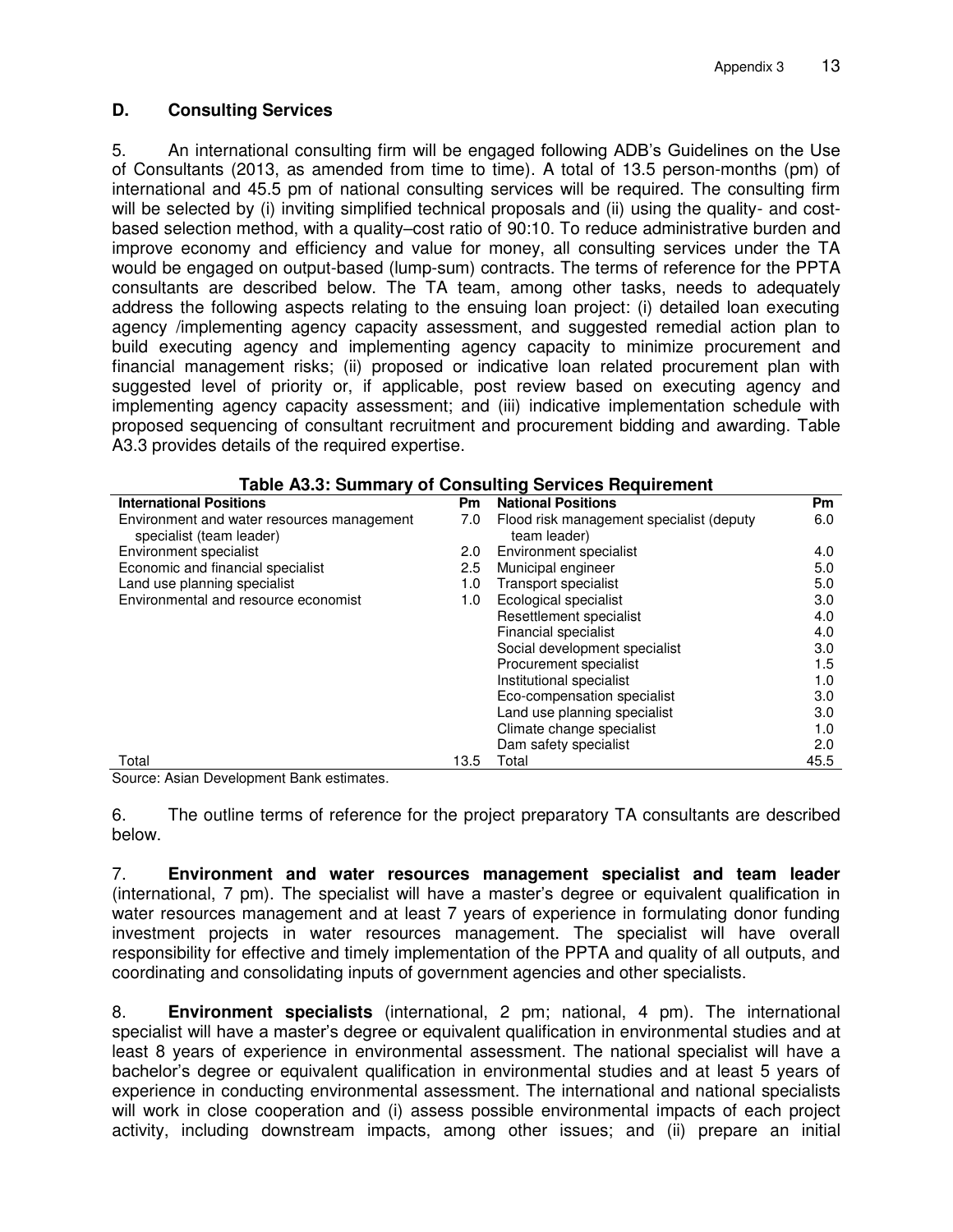environmental examination which complies with ADB's Safeguard Policy Statement (2009) requirements.

9. **Economic and financial specialist** (international, 2.5 pm). The specialist will have a master's degree in economics or equivalent qualification, and at least 8 years of work experience in economic and financial analyses of ADB or other projects financed by multilateral development banks related to environment and natural resources management. The specialist will (i) prepare the economic analysis of the project in accordance with ADB's Guidelines for the Economic Analysis of Project; (ii) provide guidance to the national financial specialist; (iii) finalize the financial analysis and financial management assessment, cost estimates and financing plan; and (iv) review tariff structure and affordability.

10. **Land use planning specialist** (international, 1 pm; national, 3 pm). The specialists will have a master's degree in urban planning or environmental planning, and at least 5 years of work experience in urban planning or environmental planning. The specialists will be responsible for (i) reviewing existing township master plans, environmental and flood management plans, and economic and social development plans for the county and identifying gaps and needs for coordination, and (ii) developing a roadmap and identifying key elements for developing an integrated urban-rural land use plan for water resources management and ecosystem protection.

11. **Environmental and resource economist** (international, 1 pm). The specialist will have a master's degree in environmental and resource economics or related field, and 5 years of experience in water demand management and pricing. The specialist will (i) review the current water demand management of Zuoquan County and relevant national and provincial regulations on water demand management and pricing, (ii) identify key elements for a water demand manage plan of the county, and (iii) recommend reform measures in water pricing and potential for water rights market development.

12. **Flood risk management specialist and deputy team leader** (national, 6 pm). The specialist and deputy team leader will have a university degree or equivalent qualification in flood risk management and reservoirs and at least 5 years of work experience in formulating foreign funded projects. The specialist will support the international team leader to ensure the effective and timely implementation of the PPTA and will be responsible for the coordination and review of the design and quality control for flood risk management and reservoir safety-related aspects of the project.

13. **Municipal Engineer** (national, 5 pm). The specialist will have a university degree in civil engineering and over 5 years of experience in designing civil engineering projects related to wastewater and water supply networks. The specialist will specifically be responsible for the design and quality control of all investments that involves water, wastewater, and other municipal pipeline networks.

14. **Transport specialist** (national, 5 pm). The specialist will have a university degree in civil engineering and over 5 years of experience in designing road projects. The specialist will specifically be responsible for the design and quality control of all investments that involves road construction and improvement.

15. **Ecological specialist** (national, 3 pm). The specialist will have a university degree in ecology or related field and over 5 years of experience in re-vegetation projects. The specialist will specifically be responsible for the design and quality control of all investments that involves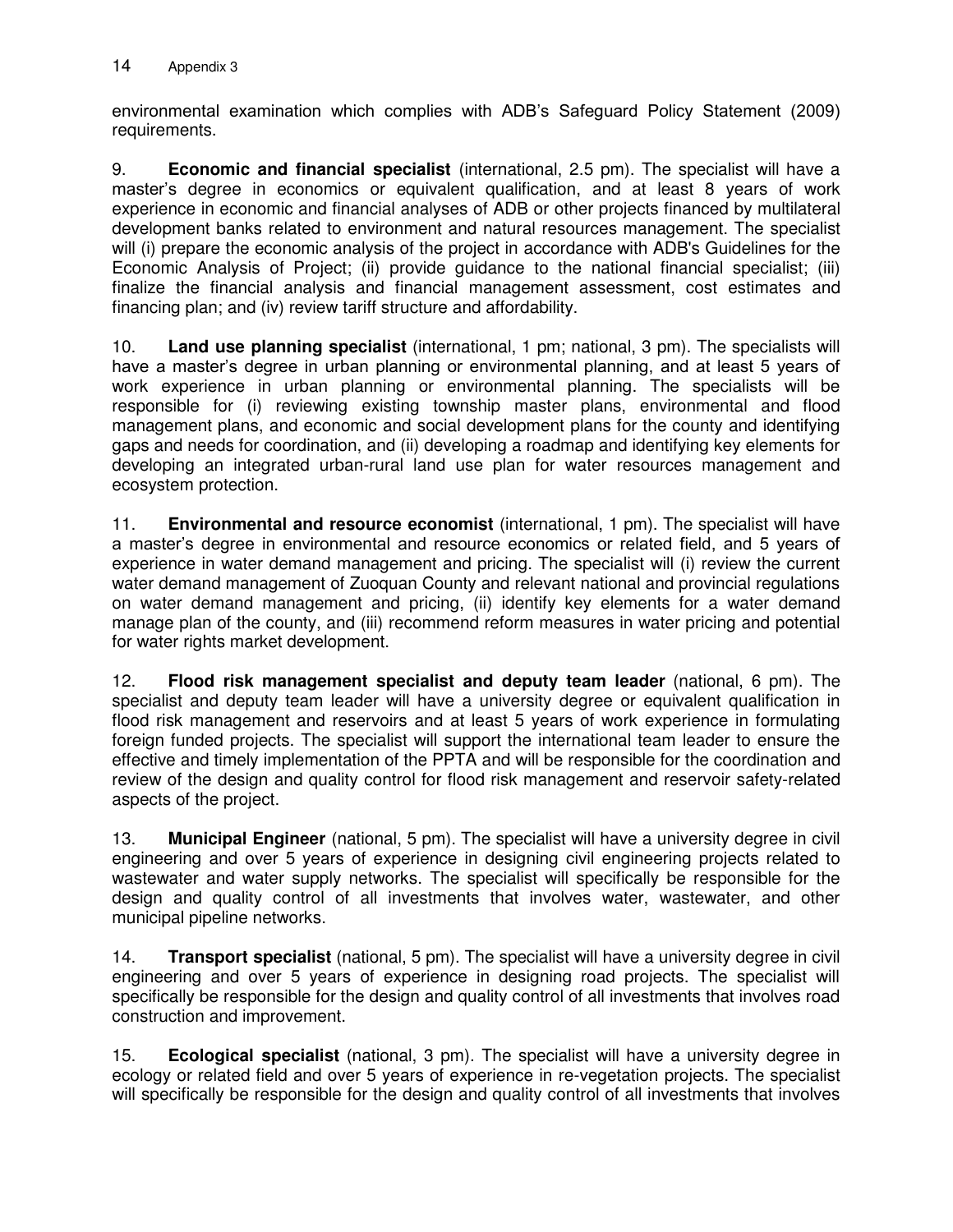re-vegetation to protect water resources and prevent soil erosion, taking into account potential climate change impacts.

16. **Resettlement specialist** (national, 4 pm). The specialist will have a master's degree or relevant qualification in social sciences and/or development studies and at least 5 years of work experience in resettlement planning. The specialist will (i) conduct surveys and consultation, and review involuntary resettlement aspects of the project; (ii) confirm social safeguards categorizations; (iii) assist the implementing agencies to prepare resettlement plans; and (iv) provide training to the executing and implementing agencies on resettlement and land acquisition.

17. **Financial specialist** (national, 4 pm). The specialist will have (i) a university degree in accounting, finance, or financial management; (ii) a recognized professional accountancy qualification (e.g., CPA); and (iii) at least 5 years of experience in project financial management assessment. The specialist will (i) conduct financial analysis including fiscal impact analysis and financial variability analysis; (ii) review tariff structure and affordability; (iii) prepare project costs in cooperation with team leader and deputy team leader, (iv) conduct a financial management assessment of the executing and implementing agencies, funds flow and disbursement mechanisms, and identify any further capacity development (financial management and ADB's disbursement procedures) that will be necessary for the project; and (v) assess, as part of the financial management assessment, the executing and implementing agencies, and project leading group's capability to manage imprest account and Statement of Expenditures (SOE) procedures without ceilings.

18. **Social development specialist** (national, 3 pm). The specialist will have a master's degree or relevant qualification in social sciences and/or development studies and at least 5 years of work experience in social and livelihood development, particularly forestry related programs. The specialist will (i) conduct surveys and consultations, and poverty, social, and gender analysis; (ii) prepare, social action plan/participation plan/communication strategy, including a gender action plan; and (iii) provide training to the executing and implementing agencies.

19. **Procurement specialist** (national, 1.5 pm). The specialist will have a university degree in engineering and at least 5 years of experience in project management, procurement, and consulting services. The specialist will (i) conduct procurement capacity assessment for the executing and implementing agencies to undertake procurement and consultant recruitments envisaged under the project, (ii) prepare a procurement plan and first sets of bidding documents, (iii) provide training for the executing and implementing agencies on ADB's procurement procedures, (iv) support the executing and implementing agencies with project management tasks, (v) provide training on the management and implementation of ADB funding projects, and (vi) support the executing and implementing agencies in project design.

20. **Institutional specialist** (national, 1 pm). The specialist will preferably have a master's degree in water resources management or relevant field, and at least 10 years of work experience in water management policies. The specialist will (i) support the executing and implementing agencies with reviewing technical and institutional aspects of the proposed project, and (ii) provide training on technical and institutional issues, as needed.

21. **Eco-compensation specialist** (national, 3 pm). The specialist will have a master's degree in environmental or resources economics or equivalent and at least 5 years of work experience in developing and implementing eco-compensation programs. The specialist will be responsible for (i) reviewing international and national case studies in payment for ecosystem